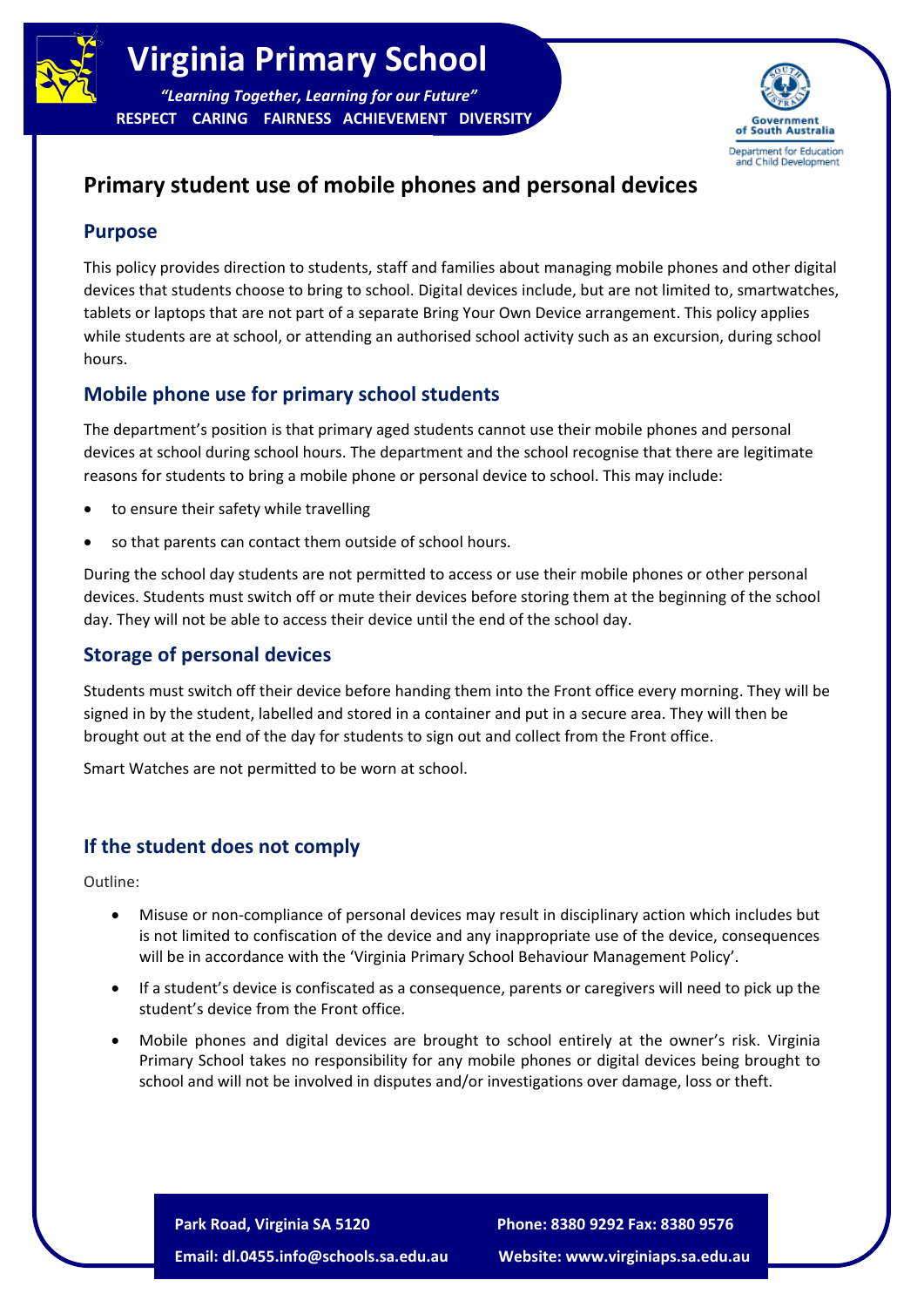

# **Virginia Primary School**

*"Learning Together, Learning for our Future"* **RESPECT CARING FAIRNESS ACHIEVEMENT DIVERSITY**



## **Roles and responsibilities**

#### **Principal**

Make sure:

- this policy is clearly communicated and accessible to all students, staff, and families
- there is a process for regular review of the policy
- secure storage is provided for student's personal devices that are handed in to the front office to store their mobile phones or digital devices and will be appropriately secured should they choose to bring them to school.
- processes are in place for monitoring internet and school network use by all members of the school community.

Enforce the policy and responses to instances of non-compliance.

Report and respond to incidents of inappropriate use of personal devices in line with department policy and procedures and any legislative requirements.

Consider requests for exemptions from the policy from parents on a case-by-case basis. Make sure that approved exemptions are documented and that relevant staff are informed about students' exemptions.

Model appropriate use of mobile phones and support families to understand the importance of promoting safe, responsible and respectful use of mobile phones to their children.

#### **School staff**

Deliver learning opportunities and maintain a safe and productive learning environment. Take steps to minimise distractions from the non-educational use of personal devices in the learning environment at times when a device is being used by a student in line with an approved exemption or in circumstances where students' devices are stored in the classroom.

Respond to instances of non-compliance in line with the school's policy.

Report and respond to incidents of inappropriate use of personal devices in line with department policy and procedures and any legislative requirements.

Make sure that any student personal devices handed in for their care are stored in a secure location and are returned to the student (or their parent).

Model appropriate use of mobile phones and support families to understand the importance of promoting safe, responsible and respectful use of mobile phones to their children.

> **Park Road, Virginia SA 5120 Phone: 8380 9292 Fax: 8380 9576 Email: dl.0455.info@schools.sa.edu.au Website: www.virginiaps.sa.edu.au**